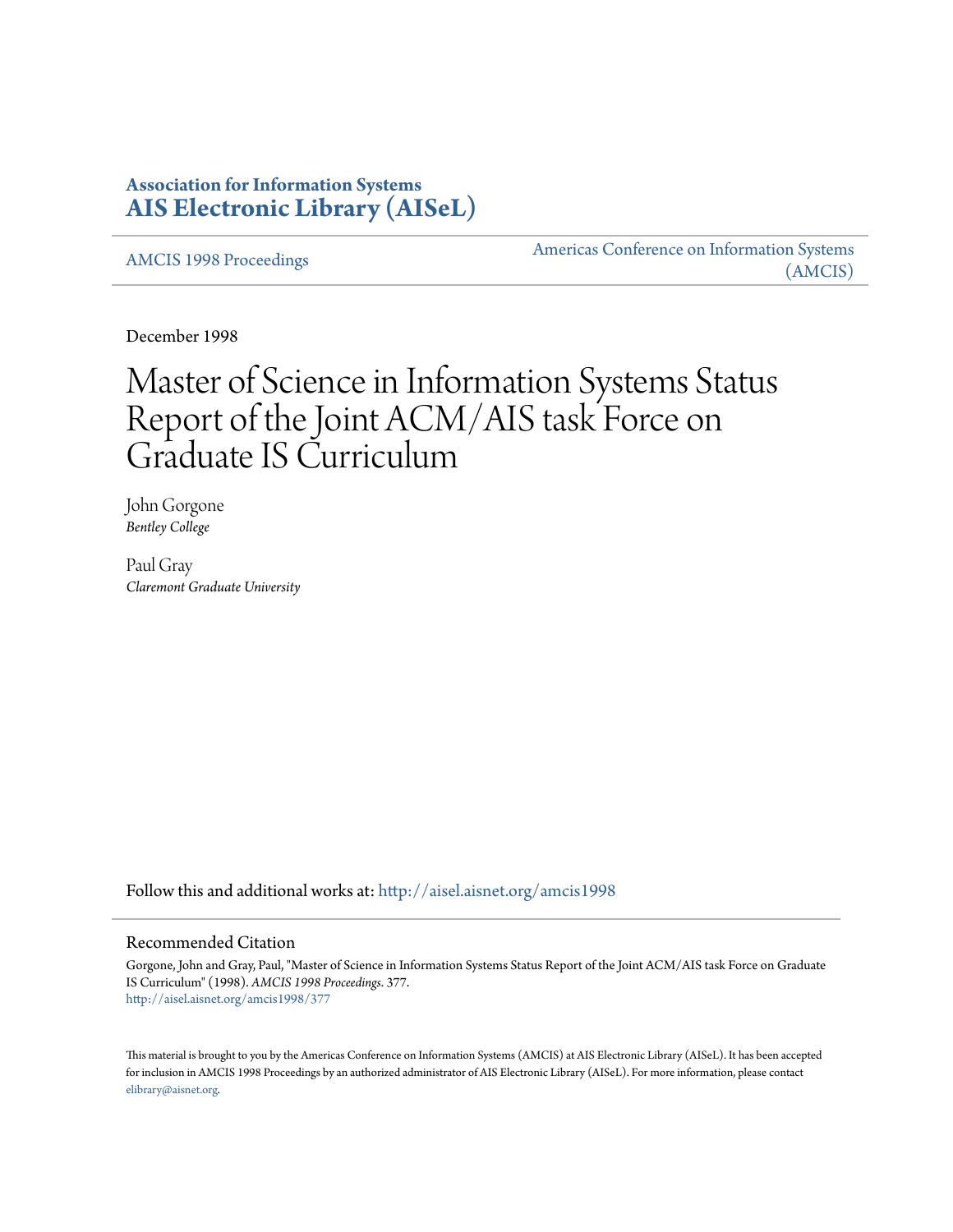# **Master of Science in Information Systems Status Report of the Joint ACM/AIS task Force on Graduate IS Curriculum**

# **John T. Gorgone**

Bentley College

## **Paul Gray** Claremont Graduate University

#### **Abstract**

*This paper presents the initial results of the work of the joint ACM/AIS Task Force on Graduate IS Curricula. This task force was appointed in January 1998 with the charge of recommending a curriculum guideline for MS programs in Information Systems.* 

#### **History**

At each of the three previous AIS national meetings, a session for faculty from MS programs in IS was held under the chairmanship of Paul Gray and John Gorgone. As a result of the first meeting, a study of existing programs was undertaken and the results presented at AIS '96 (Gorgone and Kanabar, 1996). In brief, the study found approximately 50 MS programs in the US, with half in Business Schools and half elsewhere in the university. The content and length of these programs varied widely. It was clear that the most recent graduate model curriculum, issued in 1982 (Nunamaker 1982), needed extensive revision.

While Curriculum '82 is still a useful course reference, course content has changed drastically. The external job market has changed and new technologies have appeared: World Wide Web, end-user, data warehouses, rapid application development, and more. New concepts have appeared or have become important: competitive and strategic use of IS, project management, change management and group work. More skills are needed in GUI and object-oriented design.

Based on these results, the joint committee of ACM and AIS was appointed. The members of the committee are:

John T. Gorgone, Co-chair, Bentley College

Paul Gray, Co-chair, Claremont Graduate University

David Feinstein, University of South Alabama

George Kasper, Virginia Commonwealth University

Jerry Luftman, Stevens Institute of Technology

Ted Stohr, New York University

Joe Valacich, Washington State University

Dick Welke, Georgia State University

Rolf Wigand, Syracuse University

The committee first held two interactive meetings over the Internet, using AIS's Virtual Meeting Center (VMC), run by M. Mandviwalla of Temple University. The first considered a "straw model" curriculum and the second focused on what the content of a graduate "IS core" should be. A meeting of the full committee at Bentley College followed these virtual meetings from June 18-20, 1998.

Before describing the results, it is important to point out that what follows is not a final model program. Rather it is designed to be discussed by the IS community and hopefully lead to consensus. The procedure being followed is similar to the procedure for the undergraduate program known as IS '97 (Davis et. al. 1997).

#### **Agenda**

The following items were on the agenda at Bentley College:

- 1. Input skills and output characteristics of potential MS students
- 2. The philosophies and principles underlying the MS program
- 3. The program building blocks
- 4. The suggested program
- 5. Next steps.

#### **Input Skills and Output Characteristics**

We anticipate that the MS program will attract students with a wide range of backgrounds. Those entering straight from undergraduate college may have a BS degree in IS, computer science, business, or some outside field. The graduate program will also draw individuals with experience including both IS professionals and those seeking career changes.